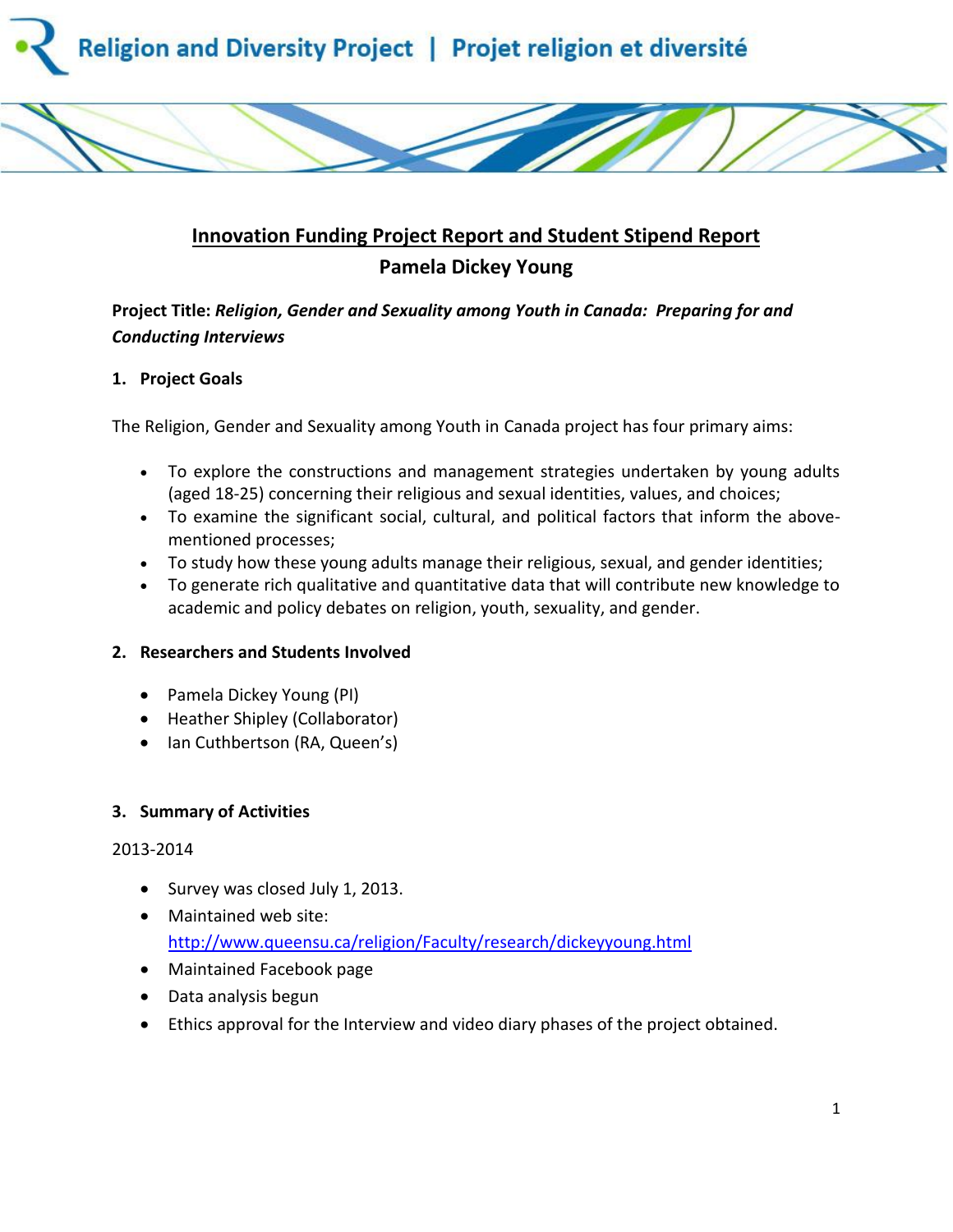



*Heather Shipley*

2014

- Invited Panelist, "Strange Bedfellows: Religion, Relationships, Spirituality, Sex and Health on College Campuses," Indiana State University, Indiana, 3 November.
- "Religion, Youth and Queer Identities in Canada," Queer Religious Young People II, *Society for the Scientific Study of Religion*, Indianapolis, Indiana, 31 October – 2 November.
- "Apathy or Misunderstanding? Youth's Reflections on their Religious Identity in Canada," *Youth, Religion and Identity: A Canadian and International Workshop*, University of Ottawa, Ontario, 16-18 October.
- "Belief not Religion: Youth Negotiations of Religious Identity in Canada," Religion & Immigration, *Canadian Society for the Study of Religion*, Brock University, Ontario, 25-27 May.

2013

- "The spaces in between: religious and sexual intersections in education," *Whose Religion? Education about religion in public schools,* University of Ottawa, Ontario, 4-6 November.
- Invited, "The Policy of Identity: Regulating Religion, Youth and Sexuality in Education in Canada," panel: Sexuality, Spirituality and the Educational Experience, *Gender and Education Association: Compelling Diversities, Educational Intersections,* London South Bank University, London, UK, 23-26 April.

*Pamela Dickey Young*

2013

"Who Speaks for Religion?" *Whose Religion? Education about religion in public schools,*  University of Ottawa, Ontario, 4-6 November.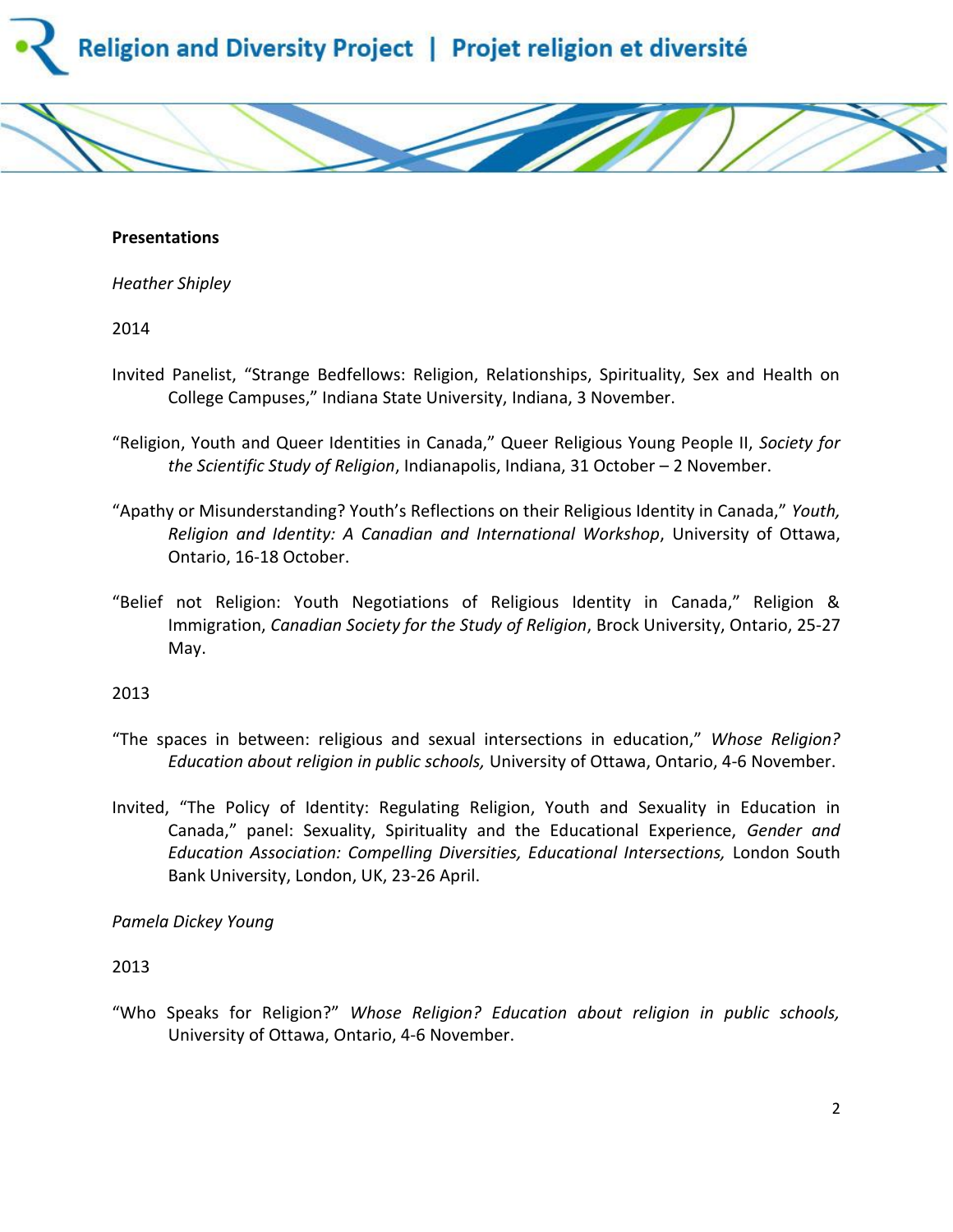

#### **Chapters:**

- Shipley, Heather, and Pamela Dickey Young. 2014. "Values and Attitudes: How are Youth Integrating Religion and Sexuality in their Daily Lives?" In Globalized Religion and Sexual Identity: Contexts, Contestations, Voices, edited by Heather Shipley, 276-294. "International Studies in Religion and Society." Leiden: Brill Academic Press.
- Shipley, Heather, and Pamela Dickey Young. 2015. "Religion, Youth and Queer Identities in Canada." In Sexual Diversity and Religions, edited by Martin Jaime. PEG/Diversities Publishing, accepted.
- Young, Pamela Dickey, and Heather Shipley. 2015. "'A Protestant with a seatbelt, I guess': Christianity, Gender and Identity." In The Brill Handbook of Global Christianity, edited by Stephen Hunt. Leiden & Boston: Brill Academic Press, forthcoming.
- Young, Pamela Dickey, and Heather Shipley. 2015. "Belief, not religion: Youth Negotiations of Religious Identity in Canada." In Handbook on Child and Youth Studies, edited by Johanna Wyn, and Helen Cahill. New York: Springer, in press.
- Young, Pamela Dickey. 2015. "Who Speaks for Religion?" In Issues in Religion and Education: Whose Religion?, edited by Lori G. Beaman, and Leo Van Arragon, 307-320. Leiden: Brill Academic Press.
- Shipley, Heather, and Pamela Dickey Young. 2015. "Religion, Youth and Queer Identities in Canada." In Sexual Diversity and Religions, edited by Martin Jaime. PEG/Diversities Publishing, accepted.
	- Interviews conducted and video diaries completed by participants—interviews and video diaries still in process but will be completed before the end of 2014.
	- The Advisory Committee did not meet in 2013-14, but the funding is available from the grant to do that in the near future.

Next stages:

- Completing interviews and collection of completed video diaries (to be completed by December 2014).
- Transcription of all interviews and video diaries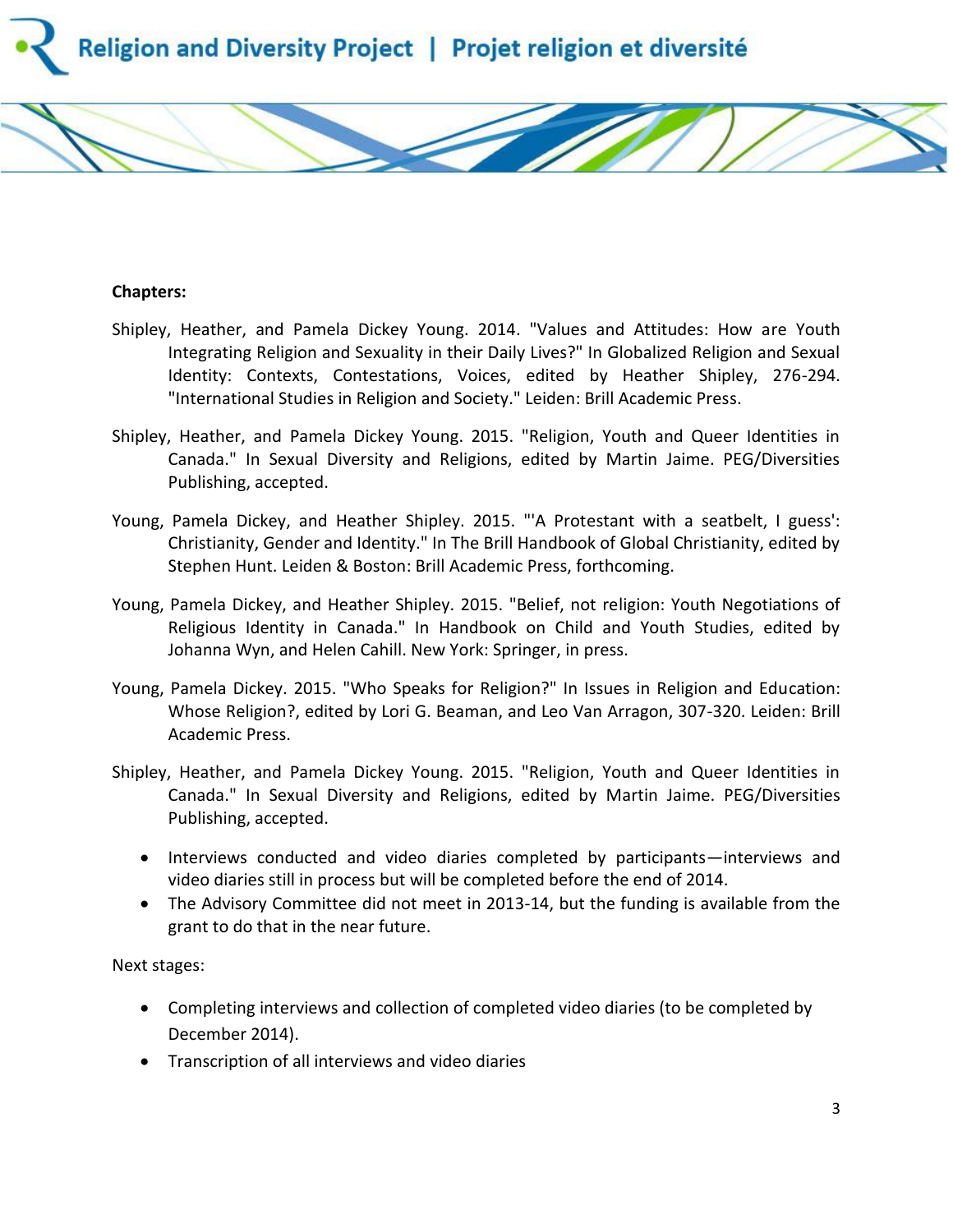



- Further data analysis
- Further presentation of results
- Book manuscript will be in preparation in 2015.
- **4. Finances**

#### **Project: Continuation Grant**

## **Budget as granted 2013-14:**

| Research Assistant*    | \$12,916 (this employs an RA at Queen's for 2 terms) |
|------------------------|------------------------------------------------------|
| Travel for Interviews* | \$6,745                                              |
| Equipment and supplies | \$300                                                |
| Total                  | \$19,961                                             |

Because the interviews did not take place in neatly clustered geographic locations much less was expended on travel than expected. More interviews were done by phone and Skype.

\* Ian Alexander Cuthbertson worked on a number of areas related to the Religion and Diversity Project. He was responsible for upkeep of web site, Facebook page, interface between SurveyMonkey and SPSS, tracking participant numbers, compiling data as requested, etc. for the Religion, Gender and Sexuality among Youth in Canada project. He conducted a number of interviews for the project and transcribed both interviews and video diaries.

Note: \$6000 is the approximate cost of a Research Assistant at Queen's for one term, so this funding paid for approximately 2 terms of Mr. Cuthbertson's RAship.

#### **Budget Carried over from 2012-13:**

| Advisory Committee Meeting** | \$2235 |
|------------------------------|--------|
| Travel for Interviews        | \$3658 |
|                              | \$5893 |

\*\*This sum was not spent in 2013-14, but will be used in 2014-15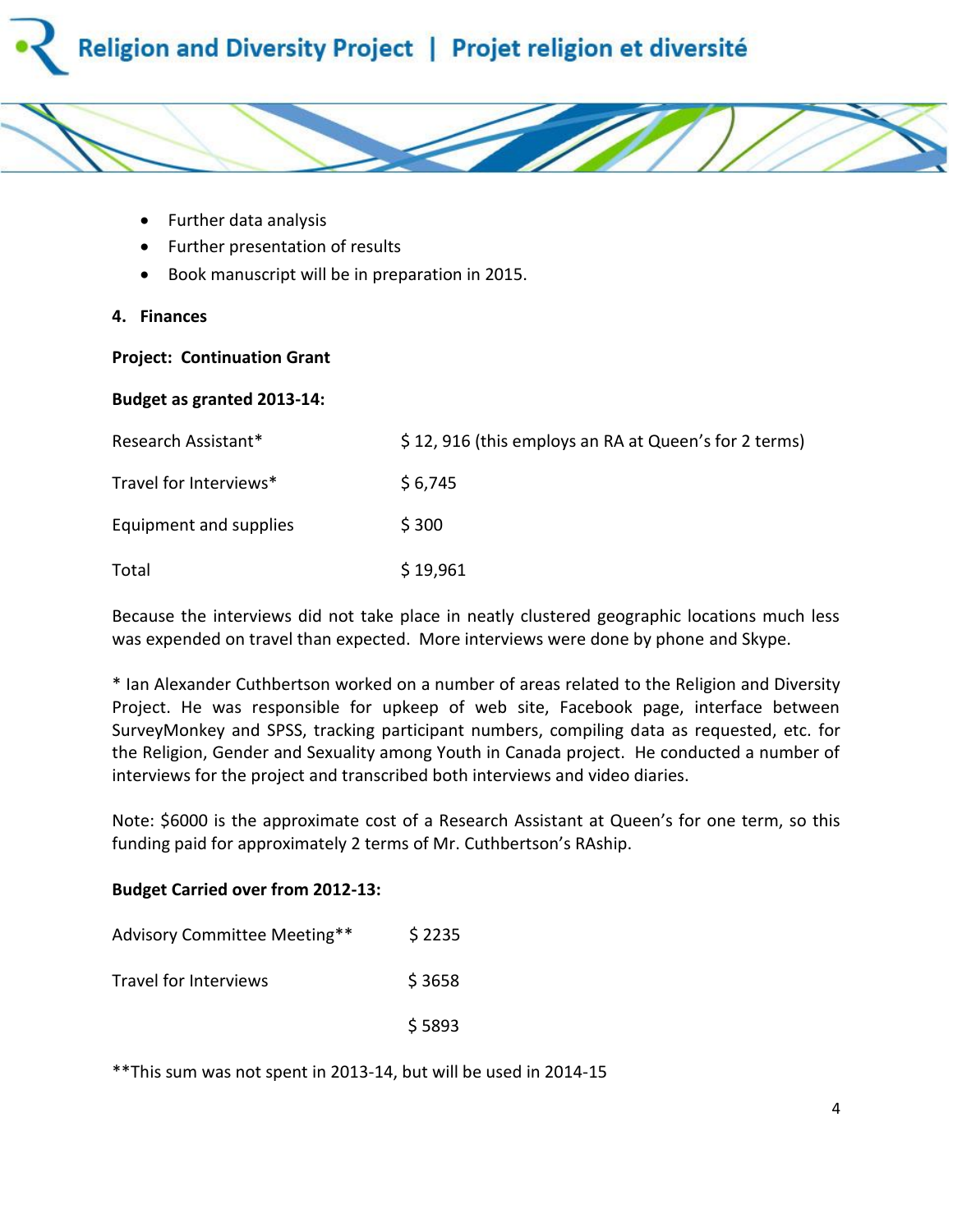

| <b>Breakdown of Expenses Sept 1,</b>                                  |                                                                       |                    |                                   |                                                                                                                                   |
|-----------------------------------------------------------------------|-----------------------------------------------------------------------|--------------------|-----------------------------------|-----------------------------------------------------------------------------------------------------------------------------------|
| 2013-August 31, 2014                                                  |                                                                       |                    |                                   |                                                                                                                                   |
| <b>Student Funding*</b>                                               |                                                                       |                    |                                   |                                                                                                                                   |
|                                                                       | Amount                                                                | Name               | Dates                             | Project                                                                                                                           |
| <b>Student Stipends</b>                                               |                                                                       |                    |                                   |                                                                                                                                   |
| Student Assistantship                                                 | \$9,364.08<br>(plus the<br>\$6000<br>budgeted<br>from the<br>RA fund) | lan<br>Cuthbertson | September<br>2013-<br>August 2014 |                                                                                                                                   |
| <b>Research Funding</b>                                               |                                                                       |                    |                                   |                                                                                                                                   |
|                                                                       | Amount                                                                | Project            | <b>Dates</b>                      | Specifics**                                                                                                                       |
| <b>Funding for Research Costs</b>                                     |                                                                       |                    |                                   |                                                                                                                                   |
| Funding for Research Travel                                           | 1606.77                                                               |                    | March<br>2014                     |                                                                                                                                   |
| Funding for Administrative/Supply<br><b>Costs Related to Research</b> | 781.06                                                                |                    |                                   | Camera for<br>video<br>diaries,<br>several<br>encrypted<br><b>USB drives</b><br>and other<br>storage<br>devices, one<br>encrypted |